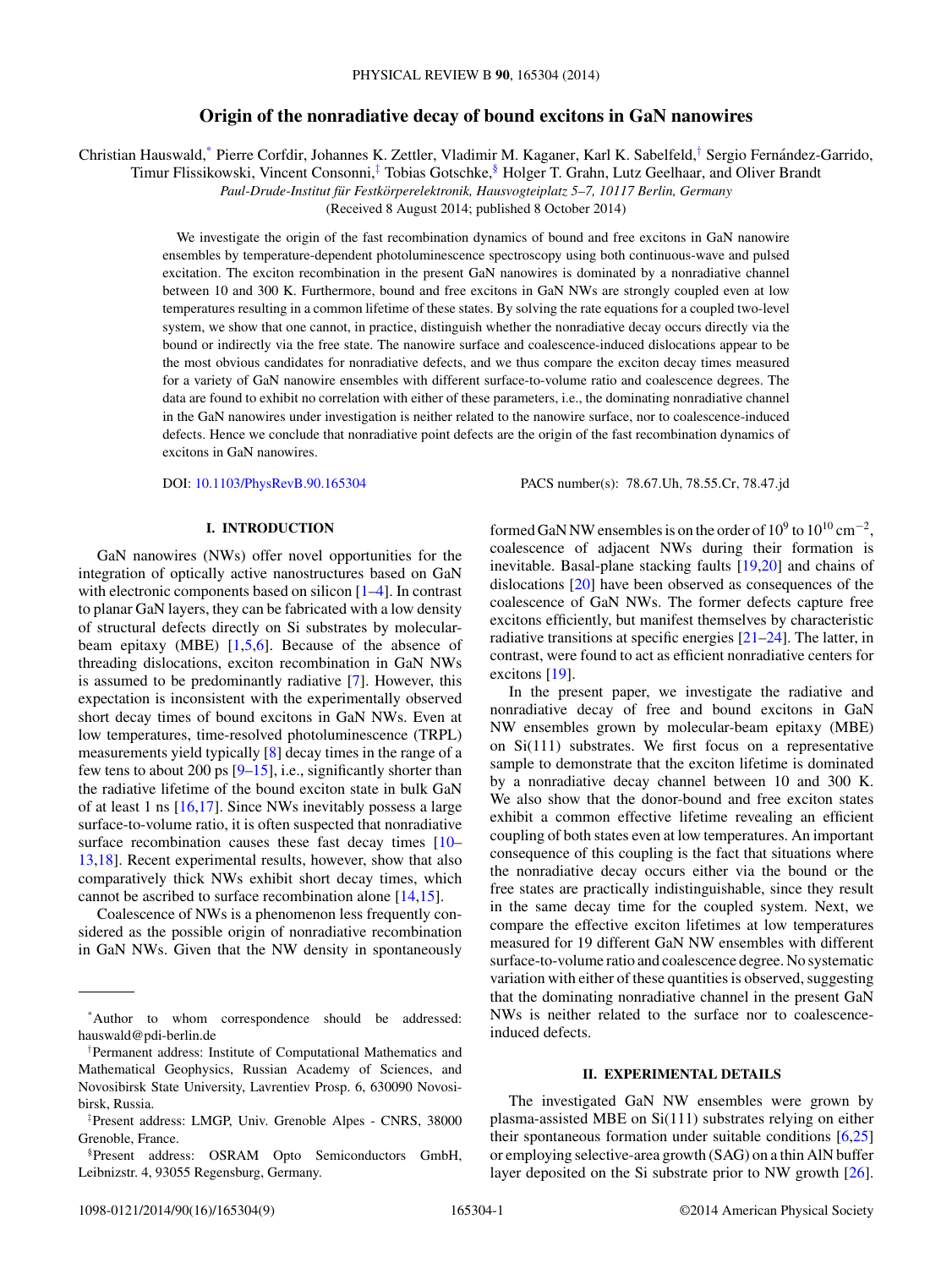<span id="page-1-0"></span>The substrate temperatures were in the range of 780 to 830 °C, and the Ga/N flux ratio was changed accordingly to guarantee effectively N-rich conditions [\[27\]](#page-8-0).

The morphological properties of the as-grown GaN NW ensembles were studied by field-emission scanning electron microscopy as described in detail in Ref. [\[28\]](#page-8-0). In particular, top-view micrographs were used to determine the area and perimeter of several hundreds of individual NWs for each of the samples under investigation.

In order to investigate the optical properties of the GaN NWs, the as-grown samples were mounted onto the cold-finger of a microscope cryostat. Continuous-wave photoluminescence (cw PL) spectroscopy was performed by exciting the ensembles with the 325 nm (3.814 eV) line of a He-Cd laser focused onto the sample with an excitation density of less than 1 W*/*cm2, leading to a photogenerated carrier density below  $10^{14}$  cm<sup>-3</sup>. The PL signal was spectrally dispersed by a 80 cm monochromator providing a spectral resolution of 0.25 meV and detected with a cooled charge-coupled device array. The TRPL measurements were performed by exciting the ensemble with the second harmonic (325 nm) of pulses with a duration of about 200 fs from an optical parametric oscillator synchronously pumped by a femtosecond Ti:sapphire laser, which itself was pumped by a frequency-doubled  $Nd:YVO<sub>4</sub>$  laser. A low excitation density corresponding to an energy fluence of 1  $\mu$ J/cm<sup>2</sup> per pulse was chosen to prevent the saturation of impurities such as neutral donors or possible nonradiative point defects during the measurements. Assuming that all incident light is absorbed by the NWs, the upper limit of the photogenerated carrier density is  $5 \times 10^{16}$ cm<sup>-3</sup>. The transient PL signal was dispersed by a monochromator providing a spectral resolution of 4 meV and detected by a streak camera with a temporal resolution of 50 ps. In all cases, the excited area on the as-grown samples included at least 100 NWs.

#### **III. RESULTS AND DISCUSSION**

#### **A. Diameter and coalescence degree**

Figure 1(a) depicts a top-view scanning electron micrograph of a representative, spontaneously formed GaN NW ensemble on Si (hereafter called "sample R"). The GaN NWs have a length of  $(2.3 \pm 0.1)$  µm (not shown) and a density of  $4.6 \times 10^{9}$ cm<sup>-2</sup>. By measuring the area *A* of their top facets,  $4.6 \times 10^6$  cm <sup>-</sup>. By measuring the area *A* or their top racets,<br>the distribution of equivalent disk diameters  $d_{disk} = 2\sqrt{A/\pi}$ is extracted as depicted in the histogram in Fig.  $1(b)$ . The fit of these data with a shifted Gamma distribution yields a mean equivalent disk diameter  $\langle d_{\text{disk}} \rangle = 99$  nm.

The asymmetry of this distribution is a direct manifestation of the NW coalescence in the ensemble [\[28\]](#page-8-0). As seen in Fig.  $1(a)$ , the ensemble contains predominantly NWs with branched, kinked, and elongated top facets, i.e., shapes that differ strongly from the regular hexagonal characteristic for single NWs. These shapes originate from the coalescence of NWs formed in close vicinity [\[28\]](#page-8-0). As proposed in Ref. [\[28\]](#page-8-0), we employ the circularity *C* of the plan-view shape of the NWs as a measure for the coalescence degree of the ensemble. For an arbitrary, contractible two-dimensional shape (i.e., one without any holes), *C* is defined by  $C = 4\pi A/P^2$  with the area *A* and the perimeter *P*. A circle has the maximum circularity of



FIG. 1. (Color online) (a) Top-view scanning electron micrograph of the representative GaN NW ensemble (sample R). (b) Histogram representing the distribution of equivalent disk diameters  $d_{\text{disk}}$ calculated from the NW top facet area *A*. A fit with a shifted Gamma distribution to the data yields  $\langle d_{disk} \rangle = 99$  nm. (c) Histogram showing the circularity *C* of 265 randomly selected NW top facets. Employing a threshold for the circularity of  $\zeta_A = 0.762$  (vertical dashed line) in order to distinguish between uncoalesced NWs and coalesced aggregates, a coalescence degree of  $\sigma_c = 0.89$  is obtained [\[28\]](#page-8-0).

 $C = 1$ , and a regular hexagon is characterized by  $C = 0.907$ . NW coalescence results inevitably in shapes with significantly lower values for *C*.

Figure 1(c) displays a histogram of the circularity of 265 NWs from sample R. The distribution is rather continuous with a maximum at  $C = 0.8$ . Following Ref. [\[28\]](#page-8-0), we consider NWs with  $C < \zeta_A = 0.762$  as coalesced [cf. dashed line in Fig. 1(c)]. The coalescence degree  $\sigma_C$  of the GaN NW ensemble is then given by [\[28\]](#page-8-0)

$$
\sigma_{\rm C} = \frac{A_{C < \zeta_{\rm A}}}{A_{\rm T}} = 0.89. \tag{1}
$$

Here,  $A_{C \le \zeta_A}$  represents the sum of all top-facet areas with  $C <$ *ζ*A, and *A*<sup>T</sup> denotes the total area of all NW top facets. Since the length of the GaN NWs (see above) is fairly homogeneous and much larger than their diameter,  $\sigma_C$  directly represents the volume belonging to NWs, which have participated in at least one coalescence event during growth.

#### **B. Low-temperature photoluminescence**

Figure [2](#page-2-0) shows the cw PL spectrum of sample R obtained at 10 K. The spectrum is dominated by the recombination of A excitons bound to neutral donors  $[(D^0, X_A)]$  at 3.471 eV with a full width at half maximum of 1 meV. On the high-energy side of this transition, a shoulder is visible at 3.475 eV, which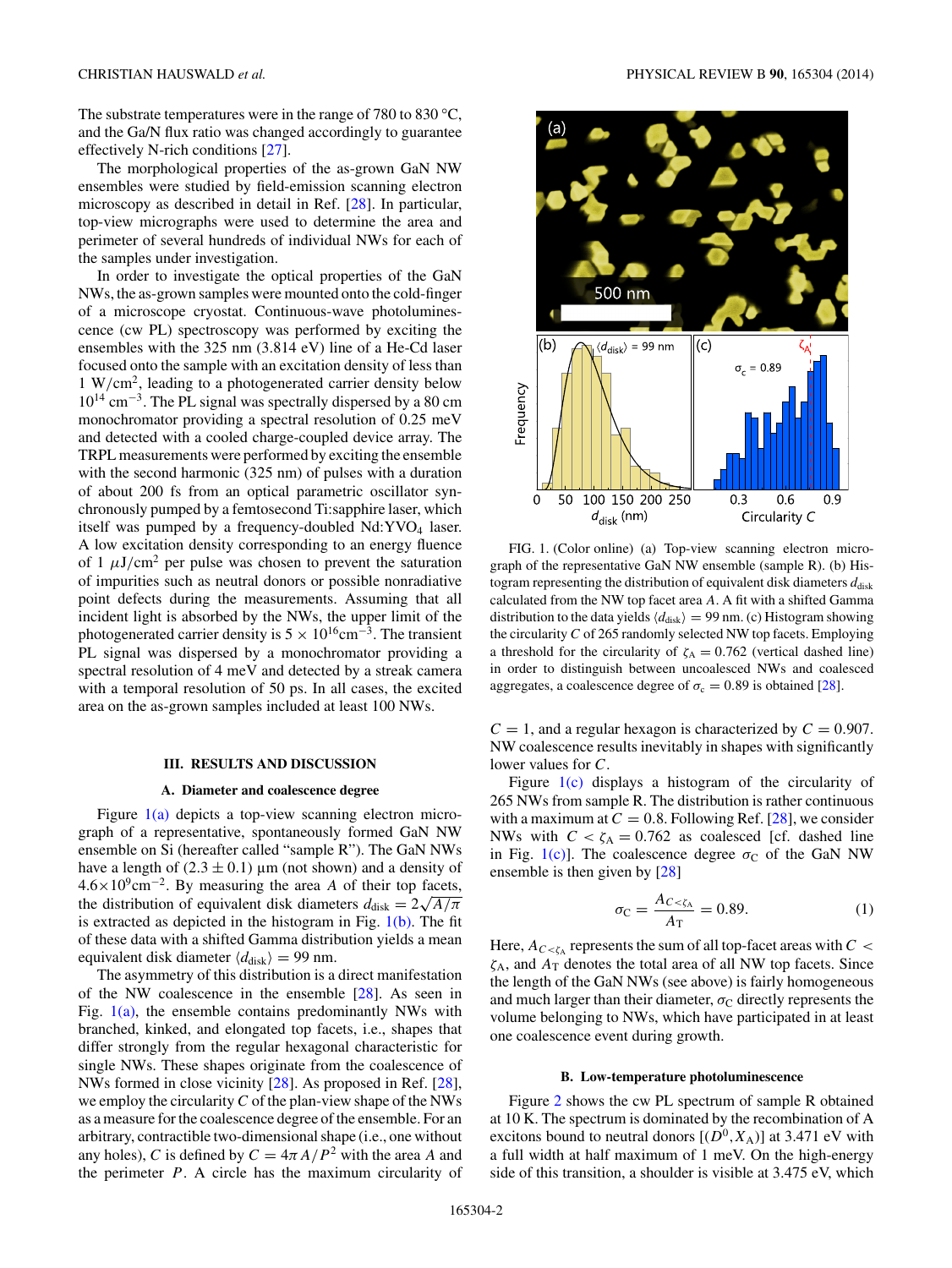<span id="page-2-0"></span>

FIG. 2. (Color online) Low-temperature (10 K) cw PL spectrum of sample R. The spectrum is dominated by the recombination of A excitons bound to neutral donors  $[(D^0, X_A)]$  at 3.471 eV. Transitions attributed to the recombination of B-excitons bound to neutral donors  $[(D^0, X_B)]$  at 3.475 eV and free A excitons  $(X_A)$  at 3.478 eV are also detected. The origin of the TES*/*(*U,X*) band at 3.45 eV is discussed in the text. The dashed boxes indicate a 3-meV wide spectral window centered around the  $(D^0, X_A)$  and  $X_A$  transitions used to spectrally integrate the low-temperature TRPL transients depicted in the inset. The solid line in the inset represents a fit to the  $(D^0, X_A)$  transient using a single exponential decay convoluted with the system response function yielding an effective decay time of 0.16 ns within the first nanosecond. The dashed line is a guide to the eye and shows that the  $X_A$  transient has the same effective lifetime as the  $(D^0, X_A)$  state within the error margin of the fit.

stems from the recombination of B excitons bound to neutral donors  $[(D^0, X_B)]$ . The transition arising from the radiative recombination of free A excitons  $(X_A)$  is centered at 3.478 eV and is approximately two orders of magnitude less intense than the  $(D^0, X_A)$  line, reflecting the low excitation density used in these experiments. At 3.45 eV, a set of closely spaced, narrow lines is observed. Besides the intrinsic two-electron satellite (TES) of the  $(D^0, X_A)$  transition in GaN [\[16,29\]](#page-8-0), several additional transitions have been reported in this energy range for GaN NWs [\[9\]](#page-7-0), which are related to excitons bound to as yet unknown defects [(*U*,X)] possibly related to the NW surface [\[22,30\]](#page-8-0). Additionally, acceptor-bound excitons have been reported in this energy range [\[31,32\]](#page-8-0). Finally, several lines originating from the recombination of excitons bound to  $I_1$  basal-plane stacking faults (SF) are detected at 3.41 eV [\[19,21–24\]](#page-8-0).

The inset of Fig. 2 depicts the TRPL transient of the  $(D^0, X_A)$  transition integrated over a 3-meV wide spectral window centered on the transition (indicated by the dashed lines in the spectrum). An effective decay time of  $\tau_{\text{eff}} =$  $(0.16 \pm 0.02)$  ns is extracted from a fit of the data with a single exponential decay within the first ns convoluted with the system response function (solid line). After about 1 ns, the  $X_A$  and  $(D^0, X_A)$  transients deviate from a pure exponential behavior due to the coupling between these states and deeper states such as acceptor-bound excitons or the  $(U, X)$  states [\[14\]](#page-8-0). The time of 0.16 ns accounting for the initial two orders of magnitude of the decay is much shorter than expected for a purely radiative recombination of the  $(D^0, X_A)$  complex in free-standing, bulklike GaN, for which values in excess of 1 ns have been measured  $[16,17]$ . However, similar values for the  $(D^0, X_A)$  decay time in GaN NWs have been reported by different groups [\[9–](#page-7-0)[13,33\]](#page-8-0), while no agreement has been reached on whether this decay time signifies a radiative or nonradiative decay of this state. Prior to commenting on this point, let us stress that the key for the understanding of the exciton dynamics in GaN NWs turns out to be the fact that the  $X_A$  and  $(D^0, X_A)$  transitions exhibit identical decay times as illustrated by the dashed line (guide to the eye) in the inset of Fig. 2. We have also confirmed the parallel decay by performing a spectral deconvolution of the  $X_A$ and  $(D^0, X_A)$  transitions using the method introduced in our previous study [\[14\]](#page-8-0). This common decay time suggests a strong coupling between these two exciton states as observed and discussed in previous studies for GaN NWs [\[10,](#page-7-0)[14\]](#page-8-0), and planar layers [\[34\]](#page-8-0). Further evidence for the presence of this coupling will be provided in the following section.

Viewing a GaN NW with its flat top facet as a nanocavity, one could argue that the spontaneous emission rate may be enhanced by the Purcell effect [\[35\]](#page-8-0) assuming that the NW cavity supports a mode (i) matching the frequency of the investigated transition and (ii) having a spatial overlap with the position of the emitter  $[36]$ . Quantitatively, however, a Purcell factor  $f_P > 6$  would be required in order to enhance the radiative rate from 1 ns<sup>-1</sup> in the bulk [\[16,17\]](#page-8-0) to 6 ns<sup>-1</sup> in the NWs. Yet, calculated and experimentally determined values of  $f_P$  averaged over the random position of the emitters in NWs are in the range of  $1 < f_P < 2$  [\[37–39\]](#page-8-0). In addition, for the Purcell effect to result in the monoexponential decay over roughly two orders of magnitude observed experimentally (cf. inset of Fig. 2), where more than 100 NWs are probed simultaneously,  $f_P$  would have to be essentially identical for the vast majority of NWs despite their highly irregular shapes [cf. Fig.  $1(a)$ ] and the variations in their length ( $\pm 100$  nm). It thus seems exceedingly unlikely that the short decay time of the  $(D^0, X_A)$  complex is related to a purely radiative process. The temperature-dependent PL and TRPL measurements presented in the following section confirm this conclusion and demonstrate unequivocally that the exciton decay in the sample under investigation is caused by a nonradiative process.

# **C. Temperature dependence of the PL intensity and exciton lifetimes**

Figure  $3(a)$  displays the evolution of the cw PL spectra of sample R with increasing cryostat temperature *T* . The vertically shifted PL spectra show that the bound excitons are progressively delocalized according to their binding energy. Hence the relative contribution from the recombination of free A excitons is continuously increasing. At 300 K, the spectrum is eventually dominated by the recombination of free A excitons at 3.41 eV. In Fig. [3\(b\),](#page-3-0) the cw PL intensity of the bound and free exciton states determined by a lineshape fit is plotted versus *T* . The PL intensity starts to quench already upon an increase of *T* to 15 K (evidencing the presence of a nonradiative channel even for the lowest temperature) and follows a  $T^{-3/2}$  dependence between 15 and 300 K.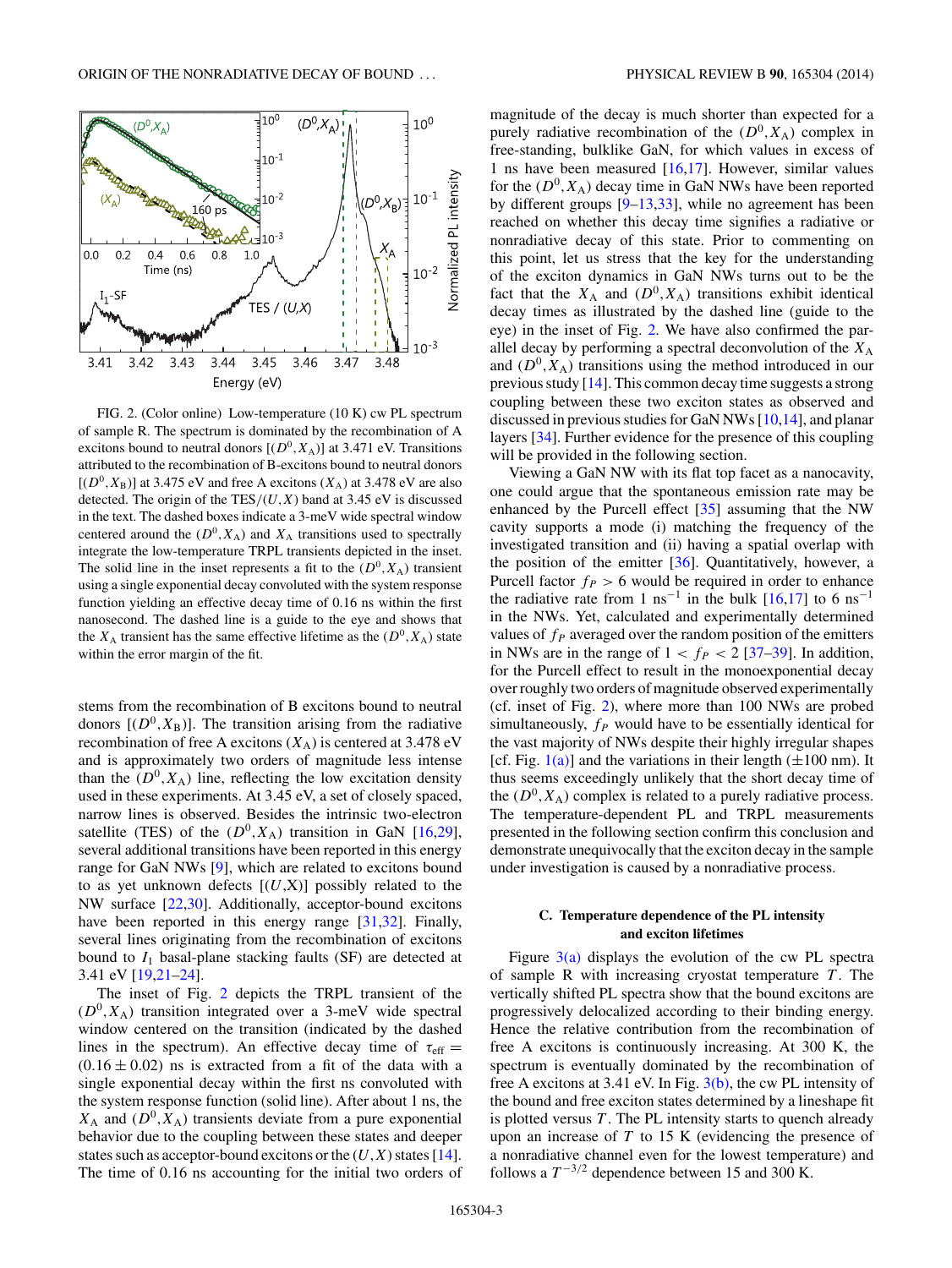<span id="page-3-0"></span>

FIG. 3. (Color online) (a) Temperaturedependent cw PL spectra of sample R (the spectra have been shifted vertically for clarity). With increasing temperature, the bound exciton states are progressively delocalized, until the spectrum is dominated by the recombination of free A excitons  $(X_A)$  at room temperature (300 K). The grey line is a guide to the eye and highlights the spectral shift of the  $X_A$  transition with increasing temperature  $T \cdot (b)$ Evolution of the spectrally integrated PL intensity of the donor-bound and free exciton states between 10 and 300 K. The straight line shows that the integrated intensity decreases proportional to  $T^{-3/2}$ with increasing *T*. (c) Effective ( $\tau_{\text{eff}}$ ) and radiative (*τ*rad) lifetime obtained from temperature-dependent PL transients. The calculated values for  $\tau_{rad}$  increase proportional to  $T^{3/2}$ , while  $\tau_{\text{eff}}$  remains almost constant between 10 and 300 K. (d) Dependence of  $\tau_{\text{eff}}$  on the excitation fluence at  $T = 10$  K.

In order to under stand the origin of this quenching, we have performed temperature-dependent TRPL measurements. Figure 3(c) depicts the effective decay time  $τ_{\text{eff}}$  (black squares) of the  $(D^0, X_A)$  and  $X_A$  transitions extracted from singleexponential fits to the short component of the PL transient integrated spectrally over both transitions. This procedure is justified since the two states exhibit a common lifetime already at 10 K (cf. inset of Fig. [2\)](#page-2-0). We find that  $\tau_{\text{eff}}$  does not decrease with increasing temperature, but instead slightly increases from 0.16 ns at  $T = 10$  K to 0.23 ns at  $T = 300$  K. Figure  $3(c)$  also shows the evolution of the radiative lifetime *τ*rad (red circles) with increasing temperature normalized to 1 ns at 10 K  $[16,17]$ . As the excitation pulse is much shorter than the recombination time,  $\tau_{rad}$  is proportional to the inverse of the spectrally integrated PL peak intensity **(**cf. Eq. [\(A6\)](#page-7-0) in Ref. [\[40\]](#page-8-0)). The radiative lifetime is proportional to  $T^{3/2}$  as expected for free excitons from theoretical grounds [\[41\]](#page-8-0). The quenching of the PL intensity [cf. in Fig.  $3(b)$ ] is thus caused predominantly by the increase in the radiative lifetime, since the effective lifetime is essentially constant and equal to the nonradiative lifetime [cf. Fig.  $3(c)$ ]. Note that the increase of the radiative lifetime for temperatures above 10 K supports our conclusion from Sec. [III B](#page-1-0) that the  $X_A$  and  $(D^0, X_A)$  states are already coupled in this regime. The deviation from the *T* <sup>3</sup>*/*<sup>2</sup> dependence at temperatures above 200 K is due to the increasing participation of free carriers in recombination [\[42\]](#page-8-0).

Finally, Fig.  $3(d)$  shows the dependence of the effective lifetime of the  $(D^0, X_A)$  on the fluence of the pulsed excitation at 10 K. The effective lifetime *τ*eff is found to increase by less than a factor of two when the excitation fluence is varied over roughly four orders of magnitude. The data presented in Fig.  $3(d)$  suggest that the nonradiative channel responsible for the quenching of the PL intensity and the short effective lifetimes is highly efficient and cannot be saturated under the experimental conditions employed. The weak dependence guarantees that different excitation densities caused, for example, by a variation of the area fill factor for different NW ensembles, do not lead to pronounced changes in  $\tau_{\rm eff}$ . This result therefore allows us to compare the effective lifetime of GaN NW ensembles with different morphological properties and will be used in Sec. [III E](#page-5-0) to systematically investigate the dependence of  $\tau_{\text{eff}}$  on the surface-to-volume ratio and the coalescence degree.

The combination of the experimental results presented in Fig. 3 shows unambiguously that the effective lifetime of the coupled system  $(D^0, X_A) \leftrightarrows X_A + D^0$  is dominated by a nonradiative decay channel over the whole investigated temperature range. Furthermore, the results imply that the free and bound exciton states are coupled at lower temperatures than expected from the binding energy of the  $(D^0, X_A)$  complex. This finding corroborates the results from our previous work [\[14\]](#page-8-0), where the inevitable presence of electric fields in GaN NWs was suggested as the cause of an enhanced coupling between all excitonic states.<sup>1</sup> In order to gain a deeper understanding of the consequences of this coupling and to aid the interpretation of

<sup>&</sup>lt;sup>1</sup>When comparing the ratio of the dissociation and capture rate constants in Ref. [\[14\]](#page-8-0), we erroneously stated that this ratio is too small to account for the coupling experimentally observed. This statement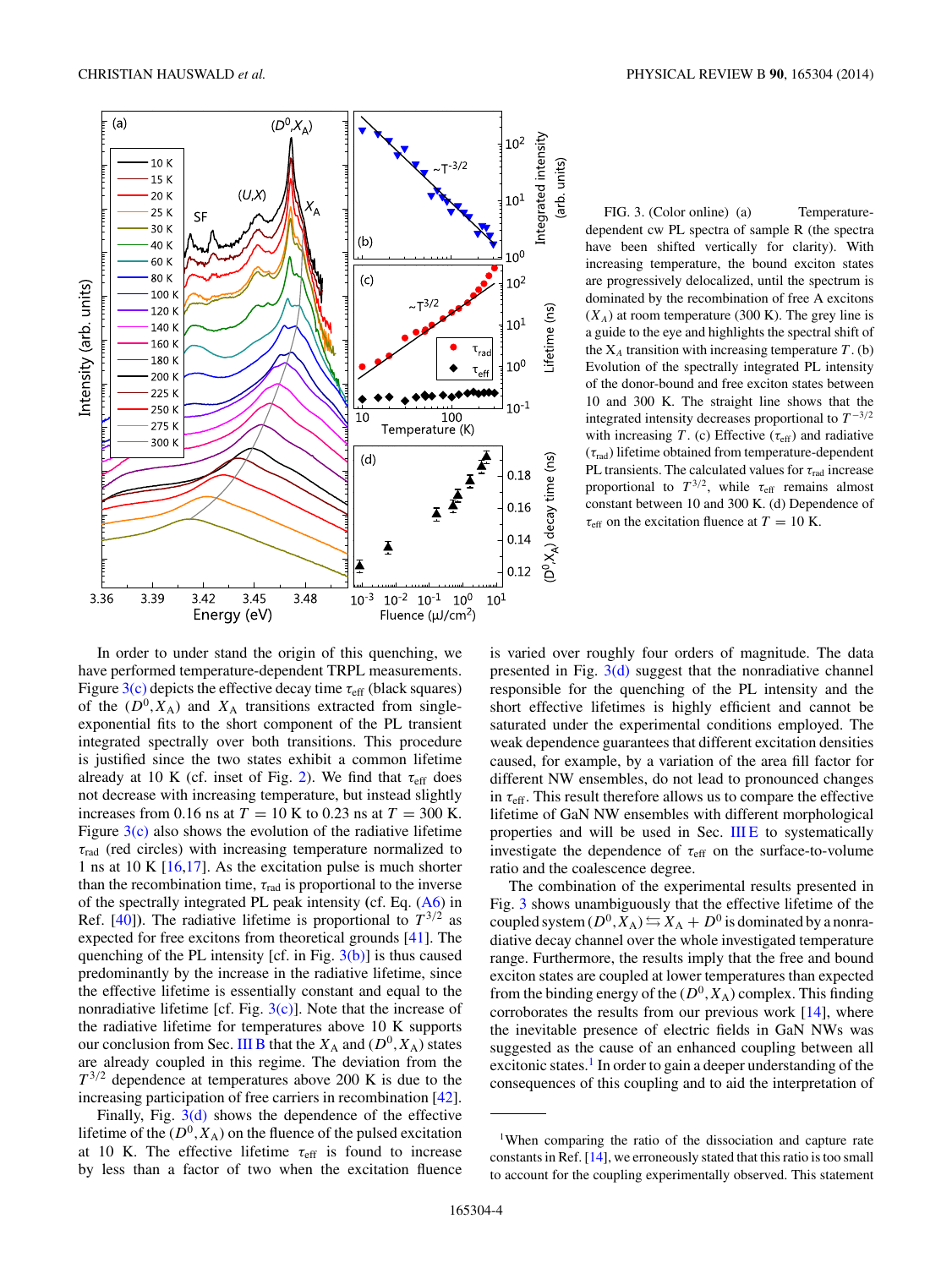<span id="page-4-0"></span>the effective decay rate of the system as a whole, we proceed by investigating a rate equation system describing the dynamics of the two coupled states.

### **D. Rate equation model describing the coupling at low temperatures**

The coupled  $(D^0, X_A) \leftrightarrows X_A + D^0$  system, for which an energy scheme is displayed in Figs.  $4(a)$  and  $4(b)$ , is described by the following set of linear rate equations in the limit of low excitation density:

$$
\frac{dn_{\rm F}}{dt} = -\gamma_{\rm c}n_{\rm F} + \gamma_{\rm e}n_{\rm D} - \gamma_{\rm F}n_{\rm F},\tag{2}
$$

$$
\frac{dn_{\rm D}}{dt} = \gamma_{\rm c} n_{\rm F} - \gamma_{\rm e} n_{\rm D} - \gamma_{\rm D} n_{\rm D}.\tag{3}
$$

Here,  $n_F$  and  $n_D$  denote the time-dependent densities of free and donor-bound excitons with the initial densities  $n_F(0) = n_F^0$ and  $n_D(0) = 0$ , respectively, while  $\gamma_F$  and  $\gamma_D$  represent the sums of the respective radiative ( $\gamma$ <sub>i,r</sub>) and nonradiative rates  $(\gamma_{i,nr})$  with i = {F,D}. The coupling is represented by  $\gamma_c$ , the capture rate of free to bound excitons, and  $\gamma_e$ , the rate for the dissociation of the  $(D^0, X_A)$  complex and the subsequent return of the exciton to its free state.

This rate equation system can be solved analytically, which yields the time-dependent densities for both states:

$$
n_{\rm F}(t) = \frac{n_{\rm F}^0}{2\beta} \left[ (\beta - \delta) e^{-\frac{1}{2}(\alpha - \beta)t} + (\beta + \delta) e^{-\frac{1}{2}(\alpha + \beta)t} \right],\tag{4}
$$

$$
n_{\rm D}(t) = \frac{\gamma_{\rm c} n_{\rm F}^0}{\beta} \Big[ e^{-\frac{1}{2}(\alpha - \beta)t} - e^{-\frac{1}{2}(\alpha + \beta)t} \Big],\tag{5}
$$

with

$$
\alpha = \gamma_c + \gamma_e + \gamma_D + \gamma_F, \tag{6}
$$

$$
\beta = \sqrt{\alpha^2 - 4\left[\gamma_e \gamma_F + \gamma_D \left(\gamma_c + \gamma_F\right)\right]},\tag{7}
$$

$$
\delta = \gamma_c - \gamma_e - \gamma_D + \gamma_F. \tag{8}
$$

The time-dependent densities [Eqs.  $(4)$  and  $(5)$ ] are governed by two exponentials with different decay constants. The terms proportional to  $exp[-\frac{1}{2}(\alpha + \beta)t]$  describe the increase of the donor-bound exciton population  $n_D$  and the simultaneous fast decrease of the free exciton population  $n_F$  directly after excitation. At longer times, the system reveals its coupled nature by exhibiting a common effective decay rate, which is represented by the terms proportional to  $\exp[-\frac{1}{2}(\alpha - \beta)t]$  in Eqs. (4) and (5).

If donor-bound and free excitons do not couple (i.e.,  $\gamma_e$  = 0), the common decay rate of both states naturally disappears since  $|\beta| - |\delta| = 0$ , and the effective decay rates of the free and bound exciton states are given by  $\gamma_c + \gamma_F$  and  $\gamma_D$ , respectively, as expected for the uncoupled system.

TABLE I. Parameters used in the rate equation model [Eqs. (2) and  $(3)$ ] to compute the PL transients shown in Fig. [4\(c\),](#page-5-0) and the effective rate constants given by Eqs. (4) and (5), all in  $ns^{-1}$ .

|        | ${\gamma}_{\rm F}$ | $\gamma_{\rm D}$ | $\gamma_{\rm c}$ | $\gamma_{\rm e}$ | $\alpha$ |      |      |
|--------|--------------------|------------------|------------------|------------------|----------|------|------|
| Case A | 0.1                |                  | 40               |                  | 49.1     | 35.9 | 31.1 |
| Case B | 30.1               |                  | 10               | 8                | 49.1     | 35.9 | 31.1 |

The dynamics of the coupled system  $(D^0, X_A) \leftrightarrows X_A + D^0$ is invariant with respect to a transformation ( $\gamma_c$ ,  $\gamma_e$ ,  $\gamma_D$ ,  $\gamma_F$ )  $\rightarrow$  $(\gamma_c', \gamma_c', \gamma_D', \gamma_F')$ , if  $\alpha$ ,  $\beta$ , and  $\delta$  remain constant. Such a transformation always exists, and we will now discuss a particular example representing two limiting cases.

Let us first consider the situation depicted in Fig.  $4(a)$ (hereafter referred to as "case A"). The free exciton is assumed to have an effective decay rate of  $\gamma_F = \gamma_{F,r} = 0.1 \text{ ns}^{-1}$ , i.e., equal to its radiative decay rate  $\gamma_{F,r}$  estimated in Ref. [\[43\]](#page-8-0). To account for the experimentally observed rapid decay, the effective decay rate of the donor-bound exciton is set to  $7 \text{ ns}^{-1}$ , i.e., its decay is mostly nonradiative. The rates determining the coupling are set to  $\gamma_c = 40 \text{ ns}^{-1}$  and  $\gamma_e = 2 \text{ ns}^{-1}$  representing a comparatively weak coupling (i.e.,  $\gamma_e \ll \gamma_c$ ) between the two states as derived from the analysis of TRPL data in our previous work [\[14\]](#page-8-0). The resulting time-dependent intensity  $\gamma_{F,r}n_F(t)$  of the free exciton and  $\gamma_{D,r}n_D(t)$  of the donor-bound exciton are depicted in Fig.  $4(c)$ . Already 0.1 ns after the generation of free excitons, the  $(D^0, X_A)$  and  $X_A$  states decay with a common lifetime of about 0.15 ns, in agreement with the experimental result presented earlier [cf. inset of Fig. [2\]](#page-2-0). Note that the time resolution of 50 ps impedes the observation of the fast capture process of the free excitons.

Next, we assume that the  $(D^0, X_A)$  decay is purely radiative, implying that  $\gamma'_{\text{D}} = \gamma_{\text{D},r} = 1 \text{ ns}^{-1}$  (hereafter referred to as "case B")  $[16,17]$ . We also demand that the effective rate constants *α*, *β*, and *δ* remain constant, which yields three algebraic equations for the three remaining rates  $\gamma_c^{\prime}$ ,  $\gamma_e^{\prime}$ , and  $\gamma_F^{\prime}$ . The resulting equation system has one and only one solution, namely, that given in Table I. As expected from the equal values for the effective rate constants *α*, *β*, and *δ*, the decay times obtained are identical for cases "A" and "B" as illustrated by the simulated transients in Fig.  $4(c)$ . However, the system of case B is now strongly coupled (i.e.,  $\gamma_e \lesssim \gamma_c$ ), and *the nonradiative recombination takes place indirectly via the free exciton state* as  $\gamma_F \approx \gamma_{F,nr} = 30.1 \text{ ns}^{-1}$  [cf. Fig. [4\(b\)\]](#page-5-0).

The two limiting cases A and B are mathematically distinguishable, since the intensity ratio of the free and bound exciton transitions changes. This change is due to the fact that  $n_D(t)$  is proportional to  $\gamma_c$ . However, distinguishing cases A and B (or any of the infinitely many solutions between these two limiting extremes of purely radiative recombination of either the free or the bound exciton) will be difficult in practice, if not impossible. The reason for this fact is that the experimentally accessible PL intensity is proportional to the *external* quantum efficiency. The intensity ratio of the free and bound exciton transitions is thus influenced by the different extraction efficiencies for the emission from free and bound excitons, which in turn are caused largely by the reabsorption of the free-exciton emission, but also by the different spatial

is true for a temperature of 10 K but not for 35 K as referred to in Ref. [\[14\]](#page-8-0)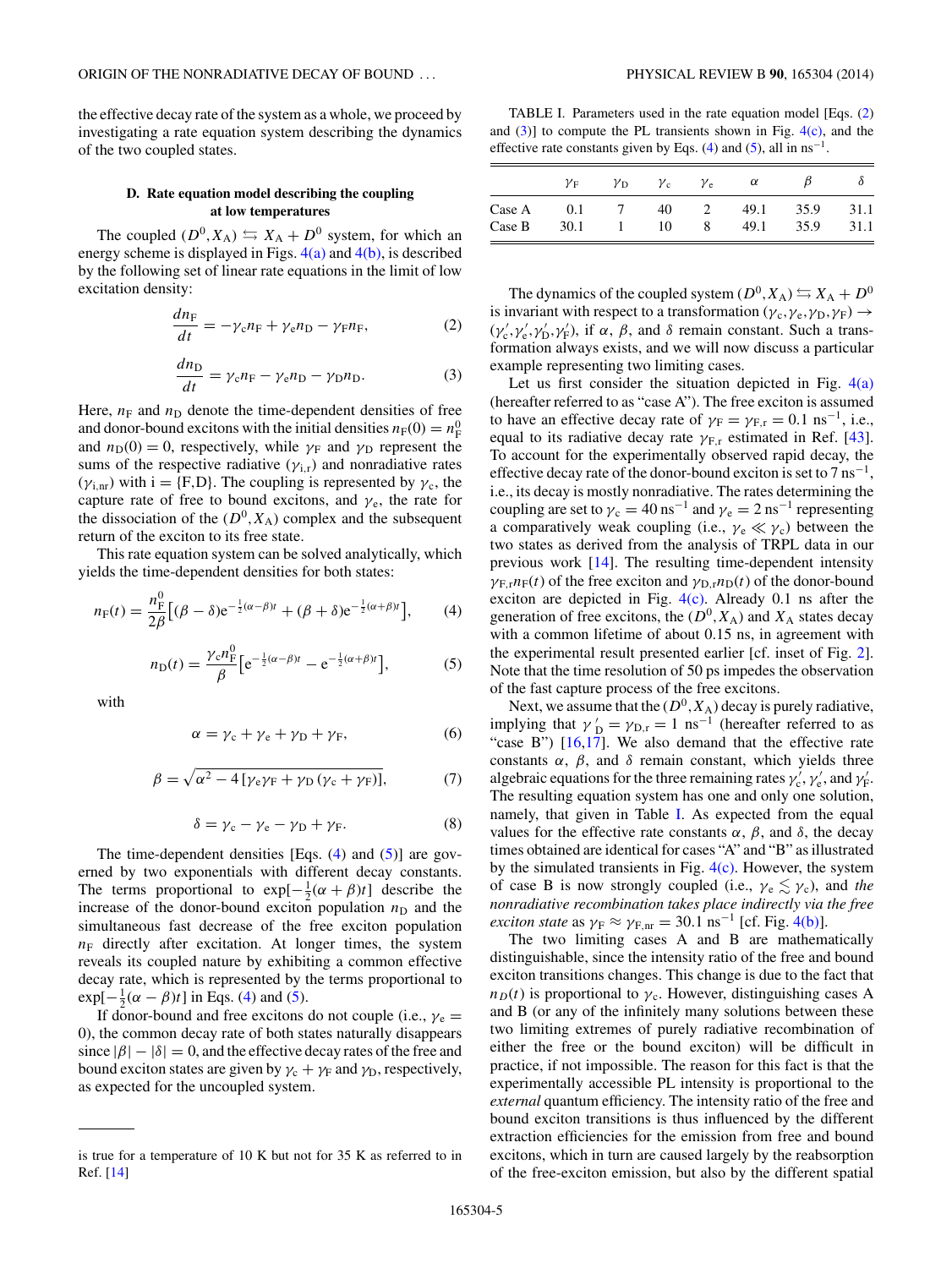<span id="page-5-0"></span>

FIG. 4. (Color online) (a) and (b) Schematic energy diagrams visualizing Eqs. [\(2\)](#page-4-0) and [\(3\)](#page-4-0) for the two different cases "A" and "B," respectively. The two states involved are denoted by  $|n_i\rangle$ , and the crystal ground state is represented by  $|0\rangle$ . The red solid arrows symbolize the effective decay channel, which dictates the dynamics of the coupled system, while the green dotted arrows represent purely radiative transitions. (c) Simulated TRPL transients of the  $(D^0, X_A)$  and  $X_A$  given by  $\gamma_{i,r}n_i$ , respectively, employing the effective decay rates  $\gamma_i$  as summarized in Table [I](#page-4-0) and radiative decay rates  $\gamma_{i,r}$  for the free and bound exciton of 0.1 and 1 ns<sup>-1</sup>, respectively.

distributions of the emitters [\[36\]](#page-8-0). Additionally, the collection efficiency will be affected by the different far-field patterns of the respective modes within the NWs [\[44,45\]](#page-8-0).

In general, we will thus not be able to determine the individual decay rates of the states participating in recombination, but are left with the effective decay rate of the coupled system. In particular, the coupled system may decay via either of its constituent states (or even a combination of both) without giving the experimentalist the possibility to decide which path was actually taken. In other words, the  $(D^0, X_A) \leftrightarrow$  $X_A + D^0$  coupled system should be viewed as one entity, and a distinction between the free and bound states based on their dynamics is not physically meaningful.

# **E. Dependence of the effective lifetime on surface-to-volume ratio and coalescence degree**

The above discussion has important consequences, particularly with regard to the question about the origin of the nonradiative channel dominating the exciton decay in GaN NWs. In case A, the wave function of the majority of donor-bound excitons has to overlap with that of a nonradiative center to explain the experimentally observed transients, thus requiring fairly high densities of these centers since the  $(D^0, X_A)$  complex is a localized state with a small spatial extension [\[15\]](#page-8-0). In case B, in contrast, the nonradiative decay occurs via the free exciton, which is principally a coherent excitation of the entire NW [\[46\]](#page-8-0), but is also from a classical point of view a spatially delocalized particle, which experiences its surroundings on the scale of its diffusion length of 50–200 nm [\[23,47,48\]](#page-8-0). Considering that these values are actually larger than the radii of the NWs under investigation, it is interesting to compile the decay times of the  $(D^0, X_A)$ state for different GaN NW samples and examine the data for a correlation with the mean surface-to-volume ratio and the coalescence degree of the ensemble.

Assuming a finite surface recombination velocity *S*, the surface recombination rate in a single NW with equivalent disk diameter  $d_{disk}$  is often approximated by the relation

$$
\gamma_{\rm S} = \frac{4S}{d_{\rm disk}},\tag{9}
$$

which is strictly valid for cylindrical objects only. However, the inadvertent coalescence of individual NWs during growth distorts their shape from a regular hexagon towards elongated and branched shapes [cf. Fig.  $1(a)$ ]. Hence, the equivalentdisk diameter  $d_{\text{disk}}$  systematically underestimates the influence of the surface for NWs exhibiting a low circularity. For an arbitrarily shaped object, we show in Appendix that the surface recombination rate  $\gamma_s$  is actually proportional to the perimeterover-area ratio:

$$
\gamma_{\rm S} = \frac{SP}{A} = \frac{4S}{d^*},\tag{10}
$$

where  $d^* = 4A/P$ , with the cross-sectional area *A* of a NW and the perimeter *P* of its cross section. The parameter  $d^* \leq$  $d_{disk}$  thus represents a new effective diameter for a given NW taking into account the larger perimeter of coalesced NWs compared to uncoalesced ones when both exhibit the same cross-sectional area *A*. Since we investigate NW ensembles rather than single NWs in this study, we employ the mean of the respective distribution to characterize the ensemble. For sample R, the distribution of  $d^*$  (not shown) is symmetric and is described well by a normal distribution with a mean of  $\langle d^* \rangle$  = 72 nm. This value is 20% smaller than the mean equivalent disk diameter  $\langle d_{\text{disk}} \rangle = 99$  nm [cf. Fig. [1\(b\)\]](#page-1-0), underlining the importance of considering the actual shape of the NWs for the quantitative analysis of surface-related phenomena.

We are now in the position to quantitatively compare the effective lifetime of the coupled  $(D^0, X_A) \leftrightarrows X_A$  system for a number of GaN NW samples with different values of *(d*<sup>∗</sup>) grown in several different MBE machines using different plasma sources. The results based on samples from Refs.  $[15,49,50]$  are displayed in Fig.  $5(a)$  together with data reported in Refs. [\[10\]](#page-7-0) and [\[14\]](#page-8-0). The effective lifetimes measured for these samples remain short compared with the radiative lifetime regardless of the value of  $\langle d^* \rangle$ . If the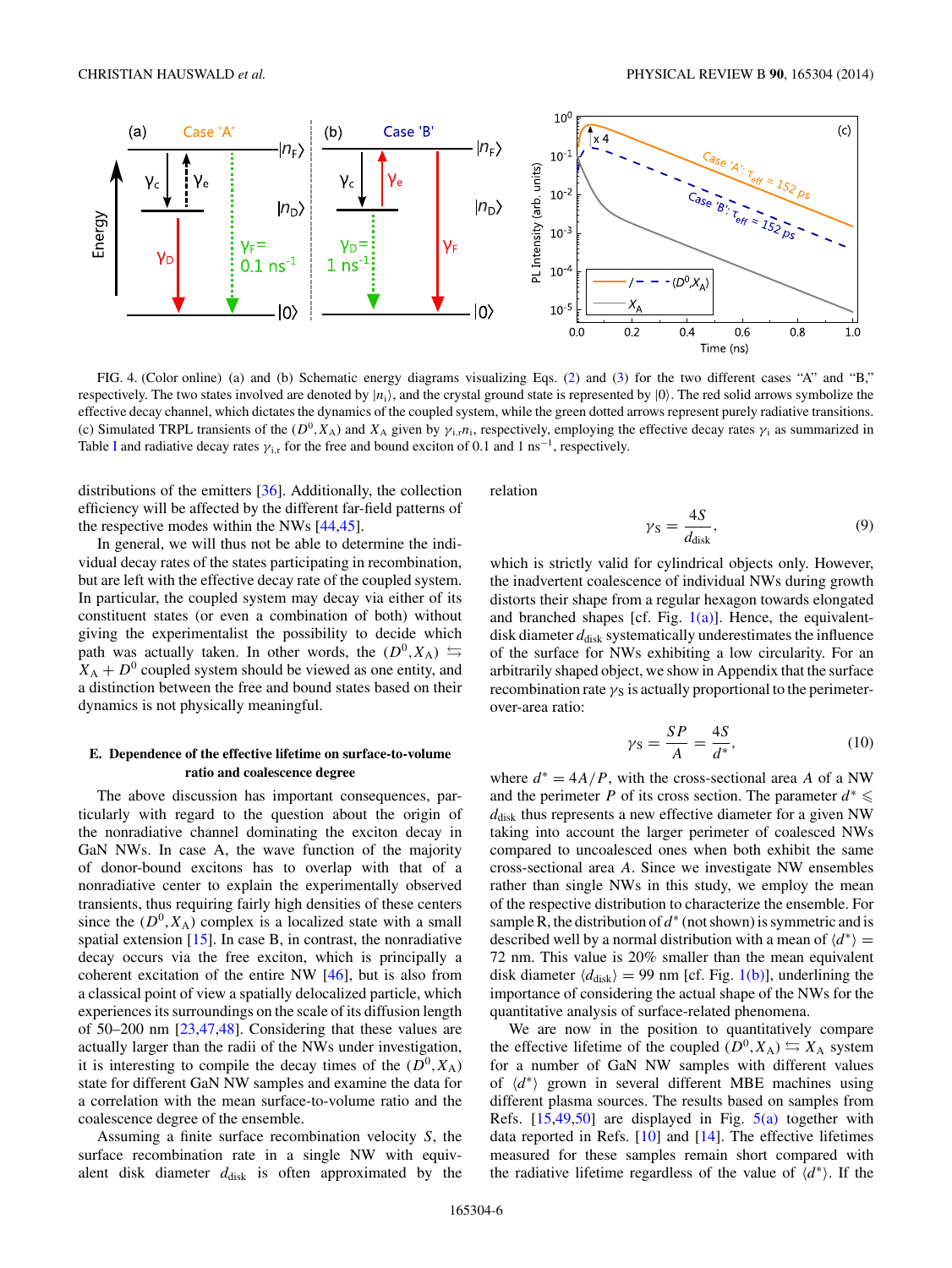<span id="page-6-0"></span>

FIG. 5. (Color online) Overview of the effective  $(D^0, X_A)$  lifetime obtained by fitting the short component of the respective TRPL transient recorded at low temperatures with a single-exponential decay for 19 different GaN NW ensembles. Solid symbols represent samples grown using the self-induced growth mode, while the open symbols are samples grown by SAG [\[26\]](#page-8-0). (a) Dependence of the effective lifetime *τ*eff on the parameter  $\langle d^* \rangle$ . The solid line depicts the expected lifetimes for an effective surface recombination velocity of  $\tilde{S} = 6.3 \times 10^3$  cm/s [\[13\]](#page-8-0). The horizontal bars indicate the typical standard deviation of the *d*<sup>∗</sup> distribution in the NW ensemble for the self-induced growth (upper bar) and SAG (lower bar). (b) Dependence of  $\tau_{\text{eff}}$  on the coalescence degree  $\sigma_C$  of the sample.

effective lifetime  $\tau_{\text{eff}}$  were fundamentally limited by surface recombination, the resulting values would be expected to linearly increase with  $\langle d^* \rangle$ . The solid line shows the expected dependence with  $\tilde{S} = 6.32 \times 10^3$  cm/s as reported by Gorgis *et al*. [\[13\]](#page-8-0) for bound excitons. Note that we have not yet observed decay times longer than expected from this value, but only shorter ones. For thin NWs, surface recombination may therefore be the limiting process after all, but for thicker ones, it is clear that a process not related to the surface determines the exciton decay rate. Figure 5(b) plots the effective lifetime *τ*eff from 15 different GaN NW samples versus their coalescence degree  $\sigma_C$ . With the exception of the GaN NW arrays fabricated by SAG (whose coalescence degree was set to  $\sigma_C = 1$  since multiple NW nucleations occur inevitably for each hole  $[26]$ , the values of the effective exciton lifetime scatter around 150 ps and do not show any obvious trend towards shorter values for higher coalescence degrees.

# **IV. CONCLUSION**

Our results show conclusively that the exciton lifetime in the investigated GaN NW ensembles is limited by nonradiative recombination. The lifetime is independent of the ensembles mean surface-to-volume ratio and coalescence degree, implying that the nonradiative process is neither caused by surface recombination nor by dislocations formed due to NW coalescence. The remaining possibility for the origin of this nonradiative channel are point defects. In fact, given that the substrate temperatures used in the MBE growth of GaN NWs are low compared to those used in both metal-organic and hydride vapor phase epitaxy, the point defect density in these NWs is necessarily higher than in state-of-the-art GaN layers, which are grown closer to equilibrium. However, even for these latter samples, point defects were suggested to limit the recombination time of excitons when the density of structural defects is low [\[51\]](#page-8-0), whereas they were found to dominate recombination in MBE grown GaN layers regardless of the dislocation density [\[52\]](#page-8-0).

In the present case, the point defect density does not need to be excessively high in order to dominate the exciton decay. We have demonstrated that bound and free excitons in the investigated GaN NWs are strongly coupled even at low temperatures, and the nonradiative decay may thus take place via the free state. Given that the diffusion length of free excitons in GaN is larger than 50 nm, a density as low as 1015 cm<sup>−</sup><sup>3</sup> may suffice to introduce an effective nonradiative decay channel.

Attempts to reduce the density of this detrimental defects would probably require a higher substrate temperature. However, due to an exponential increase of both the desorption of Ga adatoms and the dissociation of GaN in the high vacuum environment of MBE, it seems unlikely that sufficiently high substrate temperatures can be reached. A perhaps more promising approach for reducing the impact of these defects at least at low temperatures is the manipulation of the strength of the coupling between free and bound states in the NWs. As discussed in detail in our previous work [\[14\]](#page-8-0), we believe that the coupling in GaN NWs may be enhanced by the presence of electric fields within the NWs. Since these electric fields arise from the pinning of the Fermi level at the NW sidewalls, a passivation of the corresponding *M*-plane surfaces may drastically diminish the coupling and result in a higher internal quantum efficiency at low temperatures.

#### **ACKNOWLEDGMENTS**

The authors would like to thank P. Dogan and M. Knelangen for providing additional samples for our study, A.-K. Bluhm for the scanning electron micrographs used for the analysis presented in Fig. 5, L. Schrottke for a critical reading of the manuscript, and H. Riechert for continuous support. We gratefully acknowledge partial financial support of this work by the Deutsche Forschungsgemeinschaft through SFB 951. K. K.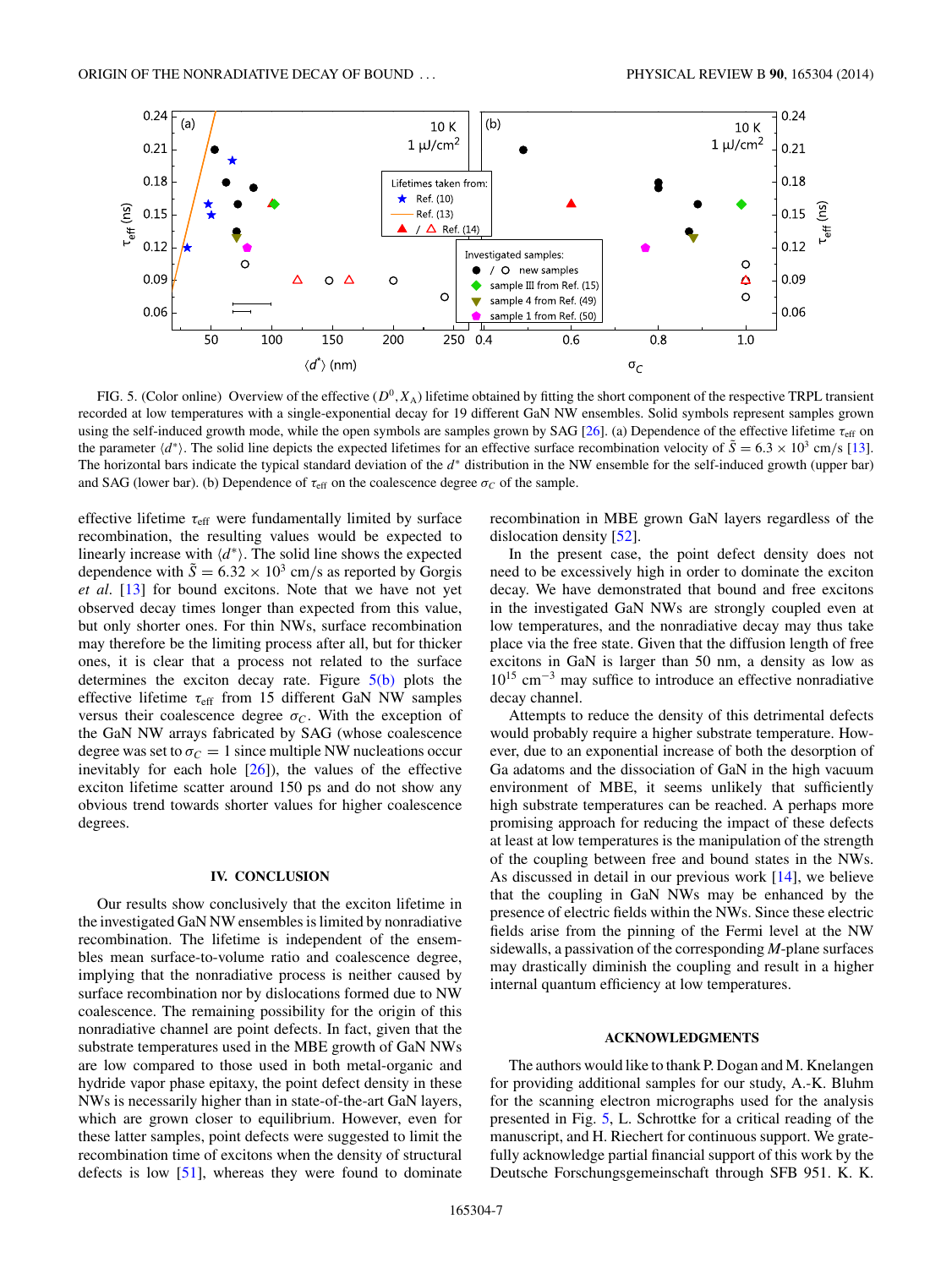<span id="page-7-0"></span>Sabelfeld kindly acknowledges the support of the Russian Science Foundation under RScF Grant 154-11-00083.

## **APPENDIX: SURFACE RECOMBINATION FOR ARBITRARY NW SHAPES**

Let us consider generation, diffusion, and recombination of excitons described by the equation

$$
\frac{\partial n(\mathbf{x},t)}{\partial t} = D\Delta n(\mathbf{x},t) - \gamma n(\mathbf{x},t) + G\delta(t) \tag{A1}
$$

within a domain A, with the initial condition  $n(\mathbf{x},0) = 0$  and the boundary condition at the border of the domain

$$
D\frac{\partial n}{\partial \nu}(\xi) + Sn(\xi) = 0, \quad \xi \in \partial A.
$$
 (A2)

Here,  $n(\mathbf{x},t)$  is the exciton density, G is the generation rate, *D* is the diffusion coefficient,  $\gamma$  is the radiative recombination rate, *S* is the surface recombination velocity, and *ν* is a unit normal directed outwards of the domain.

Our aim is to calculate the PL intensity (normalized to the generation rate *G* and the domain area *A*)

$$
I(t) \equiv \frac{1}{GA} \int_{A} n(\mathbf{x}, t) d\mathbf{x}
$$
 (A3)

in the limit of large diffusivity, i.e., we thus require that the diffusion length  $\sqrt{D/\gamma}$  is large compared to the domain size so that  $D/\gamma \gg A$ . The analysis does not depend on the dimensionality of the system, and we refer below to the domain area *A* and its perimeter *P* in application to the two-dimensional problem considered in this manuscript. The results presented below are applicable to a *d*-dimensional volume *A* and its  $(d-1)$ -dimensional hypersurface *P*.

Since the diffusion coefficient *D* is large, we put  $D = D_0/\varepsilon$ , where  $\varepsilon$  is a small quantity. Then, the diffusion equation  $(A1)$ and the boundary condition (A2) read

$$
\varepsilon \frac{\partial n(\mathbf{x},t)}{\partial t} = D_0 \Delta n(\mathbf{x},t) - \varepsilon \gamma n(\mathbf{x},t) + \varepsilon G \delta(t), \quad \text{(A4)}
$$

$$
D_0 \frac{\partial n}{\partial \nu}(\xi) + \varepsilon S n(\xi) = 0, \quad \xi \in \partial \mathcal{A}.
$$
 (A5)

- [1] [A. Kikuchi, M. Kawai, M. Tada, and K. Kishino,](http://dx.doi.org/10.1143/JJAP.43.L1524) Jpn. J. Appl. Phys. **[43](http://dx.doi.org/10.1143/JJAP.43.L1524)**, [L1524](http://dx.doi.org/10.1143/JJAP.43.L1524) [\(2004\)](http://dx.doi.org/10.1143/JJAP.43.L1524).
- [2] H. Sekiguchi, K. Kato, J. Tanaka, A. Kikuchi, and K. Kishino, [Phys. Status Solidi A](http://dx.doi.org/10.1002/pssa.200778733) **[205](http://dx.doi.org/10.1002/pssa.200778733)**, [1067](http://dx.doi.org/10.1002/pssa.200778733) [\(2008\)](http://dx.doi.org/10.1002/pssa.200778733).
- [3] F. González-Posada, R. Songmuang, M. Den Hertog, and E. Monroy, [Nano Lett.](http://dx.doi.org/10.1021/nl2032684) **[12](http://dx.doi.org/10.1021/nl2032684)**, [172](http://dx.doi.org/10.1021/nl2032684) [\(2012\)](http://dx.doi.org/10.1021/nl2032684).
- [4] M. D. Brubaker, P. T. Blanchard, J. B. Schlager, A. W. Sanders, A. Roshko, S. M. Duff, J. M. Gray, V. M. Bright, N. A. Sanford, and K. A. Bertness, [Nano Lett.](http://dx.doi.org/10.1021/nl303510h) **[13](http://dx.doi.org/10.1021/nl303510h)**, [374](http://dx.doi.org/10.1021/nl303510h) [\(2013\)](http://dx.doi.org/10.1021/nl303510h).
- [5] M. A. Sanchez-García, E. Calleja, E. Monroy, F. Sanchez, F. Calle, E. Munoz, and R. Beresford, ˜ [J. Cryst. Growth](http://dx.doi.org/10.1016/S0022-0248(97)00386-2) **[183](http://dx.doi.org/10.1016/S0022-0248(97)00386-2)**, [23](http://dx.doi.org/10.1016/S0022-0248(97)00386-2) [\(1998\)](http://dx.doi.org/10.1016/S0022-0248(97)00386-2).
- [6] L. Geelhaar, C. Chèze, B. Jenichen, O. Brandt, C. Pfüller, S. Münch, R. Rothemund, S. Reitzenstein, A. Forchel, T. Kehagias, P. Komninou, G. P. Dimitrakopulos, T. Karakostas, L. Lari, P. R. Chalker, M. H. Gass, and H. Riechert,

Let us expand  $n(\mathbf{x},t)$  in a power series over  $\varepsilon$ ,  $n(\mathbf{x},t) = n_0 +$  $\varepsilon n_1 + \ldots$  Substituting this expansion in Eqs. (A4) and (A5), we obtain the first two terms over the powers of *ε* as

$$
D_0 \Delta n_0(\mathbf{x}, t) = 0, \quad \mathbf{x} \in \mathcal{A}, \quad D_0 \frac{\partial n_0}{\partial \nu}(\xi) = 0, \quad \xi \in \partial \mathcal{A}, \quad (A6)
$$

and

$$
\frac{\partial n_0(\mathbf{x},t)}{\partial t} = D_0 \Delta n_1(\mathbf{x},t) - \gamma n_0(\mathbf{x},t) + G\delta(t), \quad \mathbf{x} \in \mathcal{A},
$$
\n(A7)

$$
D_0 \frac{\partial n_1}{\partial \nu}(\xi) + Sn_0(\xi) = 0, \quad \xi \in \partial \mathcal{A}.
$$
 (A8)

It follows from Eq.  $(A6)$  that  $n_0$  does not depend on **x** so that  $n_0 = n_0(t)$ . Now we integrate Eq. (A7) over the domain area *A*:

$$
A\frac{\partial n_0(t)}{\partial t} = D_0 \int_A \Delta n_1 d\mathbf{x} - A\gamma n_0(t) + A G \delta(t). \tag{A9}
$$

Since

$$
\int_{A} \Delta n_1 d\mathbf{x} = \int_{\partial A} \frac{\partial n_1}{\partial \nu} d\xi,
$$

we arrive using the boundary condition  $(A8)$  at the equation

$$
\frac{\partial n_0(t)}{\partial t} = -\left(\gamma + \frac{SP}{A}\right) n_0(t) + G\delta(t). \tag{A10}
$$

In the limit of an infinitely large diffusion coefficient,  $n_0(t)$  no longer depends on *D* and Eq. (A10) gives the desired result

$$
I(t) = \exp[-(\gamma + \gamma_{\rm S})t], \tag{A11}
$$

where

$$
\gamma_{\rm S} = \frac{SP}{A} \tag{A12}
$$

is the surface recombination rate. An account of the subsequent terms in the expansion over *ε* can give the PL intensity in the case of a large but finite diffusivity.

- [IEEE J. Sel. Top. Quantum Electron.](http://dx.doi.org/10.1109/JSTQE.2010.2098396) **[17](http://dx.doi.org/10.1109/JSTQE.2010.2098396)**, [878](http://dx.doi.org/10.1109/JSTQE.2010.2098396) [\(2011\)](http://dx.doi.org/10.1109/JSTQE.2010.2098396).
- [7] A. Das, J. Heo, M. Jankowski, W. Guo, L. Zhang, H. Deng, and P. Bhattacharya, [Phys. Rev. Lett.](http://dx.doi.org/10.1103/PhysRevLett.107.066405) **[107](http://dx.doi.org/10.1103/PhysRevLett.107.066405)**, [066405](http://dx.doi.org/10.1103/PhysRevLett.107.066405) [\(2011\)](http://dx.doi.org/10.1103/PhysRevLett.107.066405).
- [8] With the sole exception of the work by J. B. Schlager, N. A. Sanford, K. A. Bertness, and A. Roshko, [J. Appl. Phys.](http://dx.doi.org/10.1063/1.3553418) **[109](http://dx.doi.org/10.1063/1.3553418)**, [044312](http://dx.doi.org/10.1063/1.3553418) [\(2011\)](http://dx.doi.org/10.1063/1.3553418), who determined decay times between 500 ps and 1 ns for GaN NWs with exceptionally large dimensions (up to  $22 \times 1.2 \ \mu \text{m}^2$ ) using very high excitation densities (up to  $190 \mu J/cm^2$ ).
- [9] E. Calleja, M. A. Sánchez-García, F. J. Sánchez, F. Calle, F. B. Naranjo, E. Muñoz, U. Jahn, and K. Ploog, *[Phys. Rev. B](http://dx.doi.org/10.1103/PhysRevB.62.16826)* [62](http://dx.doi.org/10.1103/PhysRevB.62.16826), [16826](http://dx.doi.org/10.1103/PhysRevB.62.16826) [\(2000\)](http://dx.doi.org/10.1103/PhysRevB.62.16826).
- [10] P. Corfdir, P. Lefebvre, J. Ristic, P. Valvin, E. Calleja, ´ A. Trampert, J.-D. Ganière, and B. Deveaud-Plédran, J. Appl. Phys. **[105](http://dx.doi.org/10.1063/1.3062742)**, [013113](http://dx.doi.org/10.1063/1.3062742) [\(2009\)](http://dx.doi.org/10.1063/1.3062742).